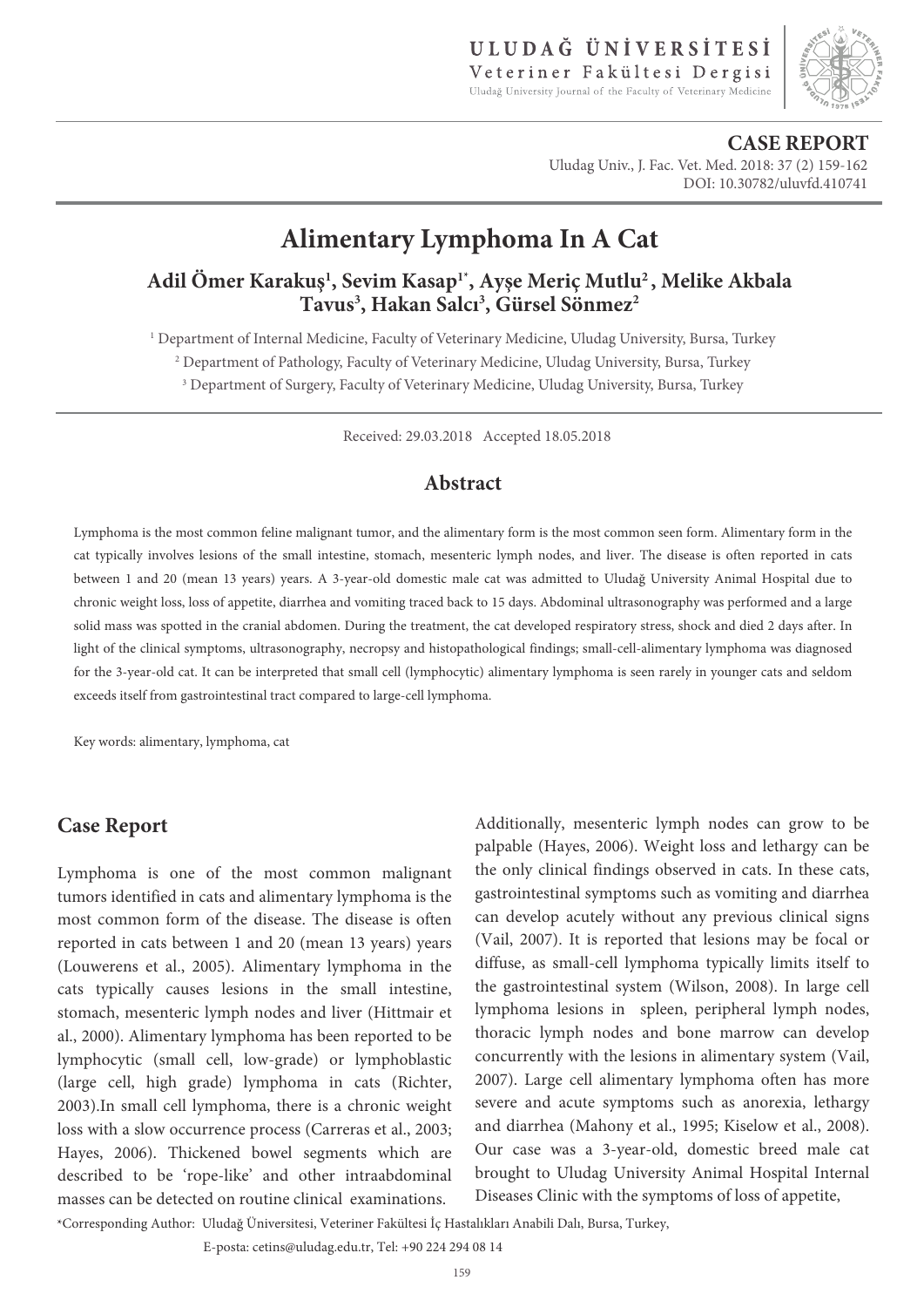#### *Karakuş et al. 2018*

diarrhea and chronic weight loss for the last 15 days. In physical examination, dehydration, enlargement of both popliteal lymph nodes and pale mucous membranes were noted. In addition, abdominal palpation revealed a bulk with moderate hardness. After routine clinical examination of the cat, serum and EDTA blood samples were taken for routine hemogram [total leukocyte (WBC), hematocrit (HCT), hemoglobin (HGB), erythrocyte indices (RBC, MCV, MCHC) and platelet counts (PLT)] and for some (urea, creatinine and ALT) serum biochemical analysis. Hematologic examination revealed neutrophilic leukocytosis. Mild anemia with thrombocytopenia was also noted. ALT (52.3 U / L), CREA (1.07 mg / dL) and UREA (43,4 mg / dL) values were found to be within the normal reference ranges.

Ventrodorsal and lateral abdominal radiographs that were taken for radiological examination revealed abundant radiopacity with severe detail loss and the presence of radiolucent gas within colon transversus (Figure 1). In addition, lateral radiographs showed circular radiolucent areas in the ventral vein of the colon transversus. These areas were considered as intestinal contents.



Figure 1. Ventro-dorsal radiograpy shows radiopaque loss of details and radiolucent gas formation in colon transversus

Real-time abdominal ultrasonography revealed no abdominal free fluid that might be consistent with radiological appearance. In the cranial part of the abdomen, a solid structure with definite, walled and homogeneous echogenicity was detected. A serous part of an intestinal segment was found to be in contact with this structure (Figure 2).



Figure 2. Solid mass with an homogenous echogenity that was spotted on cranial abdomen (oval) and intestinal loop that is integrated with the mass (arrow)

On postmortem examination, in addition to the hyperemic and edematous appearance of the intestines. It was noticed that the intestinal walls thickened and contained dark brown coloured and blood-stained contents in the lumen. On the macroscopic examination, it was observed that the mesenteric lymph nodes were enlarged, and the largest was about 6x3x3 cm and had medium-hard consistency (Figure 3). On the subcapsular surface of liver, the presence of foci of light yellow color to varying ranges detected. A mass with a pale yellow color with a diameter of approximately 1.5 cm was detected on the left diaphragmatic lobe of the lung.



Figure 3. Enlargement of the mesenteric lymph node

On the histopathological examination, neoplastic cell infiltrates with multifocal distribution in the portal area and in the parenchyma in the liver, as well as the formation of fibrous tissue that is rich in collagen specks in the neoplastic tissue were observed (Figure 4). Also, neoplastic cell proliferations were observed in the submucosal lymphatic follicles along with neoplastic lymphoid cell infiltrates (lymphocytes, lymphoblasts, plasma cells) observed in lamina propria and submucosa in the small intestine (Figure 5).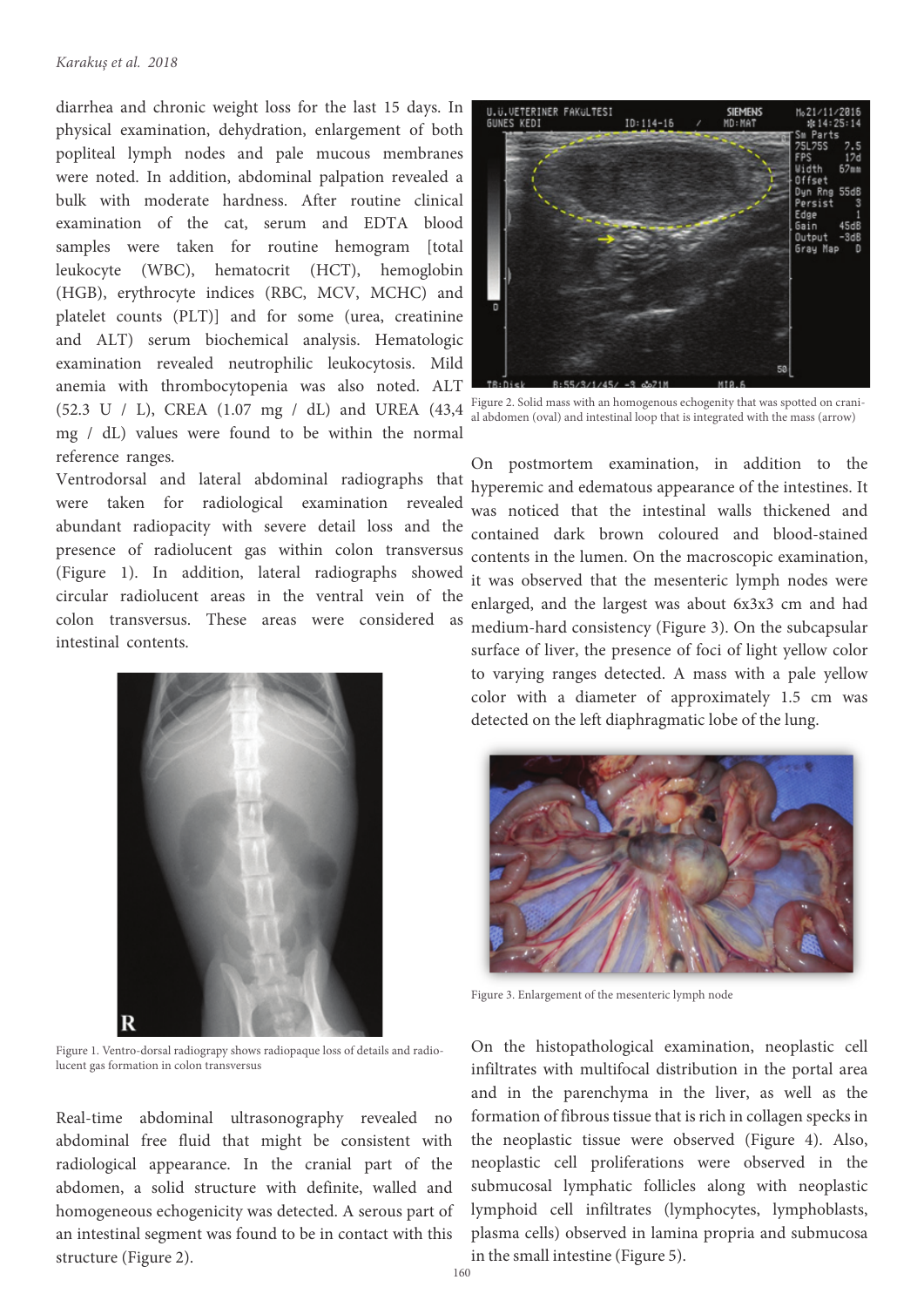In addition, moderate mononuclear cell infiltrations were detected in lamina propria and submucosa. In the mesenteric lymph gland, an increase of fibrous tissue together with diffuse neoplastic cell infiltrates were detected. Similar infiltrations and fibrotic changes were also found in the subpleural area of the lung. These findings concluded neoplastic formations were metastasized to various organs and lymph nodes.



Figure 4. Neoplastic lymphoid cell infiltration in the liver, Hematoxylin and  $\overline{e}$ osin, 200x.



Figure 5. Neoplastic lymphocyte, lymphoblast and plasma cell infiltrations, Hematoxylin and eosin, 400x.

Alimentary lymphoma in cats must be taken in to account when chronic weight loss, anorexia, gastrointestinal problems in the past and intestinal masses in abdominal palpation detected.The information given by the patient's owner indicated that the cat had lost about 1 kilogram in weight in 15 days.In the detailed diagnosis of the disease, the presence of anemia and neutrophilia are the most common alterations in hematological findings (Fondacaro et al., 1999; Gabor et al., 2000). Hematologic examination revealed neutrophilic leukocytosis and mild anemia with trombocytopenia. It is thought that the neutrophilic

leukocytosis is associated with secondary bacterial infections, also anemia may have been a result of gastrointestinal bleeding which was detected in necropsy examination. Serum biochemical results did not indicate any liver or kidney failure at the time of the measurements. Thickening of the intestinal walls on the ultrasonographic examination can also be attributed to alimentary lymphoma (Richter, 2003; Gieger, 2011). A suspicious mass is detected in the ultrasonographic examination of 90% of the cats with alimentary lymphoma (Grooters et al., 1994; Hittmair et al., 2000). In our case, the presence of solid mass detected by abdominal palpation on clinical examination was confirmed by ultrasonographic examination. The presence of a solid mass (Figure 2) detected on cranial abdomen by ultrasound examination shows compatibility with the macroscopic findings obtained from the necropsy. In addition, the histopathological examination of sections of enlarged mesenteric lymph nodes, sections of the small intestine mucosa, liver and lungs, and presence of neoplastic cells that are mainly lymphocytic and plasmacytic character supports the diagnosis of lymphocytic alimentary lymphoma. Lymphocytic lymphoma is more commonly seen in geriatric cats and appears to restrict itself to the gastrointestinal tract (Wilson, 2008). In our case, neoplastic formations exceeded the gastrointestinal tract and metastasized to especially the liver and lung.

In a retrospective study of 67 cases with diagnosed alimentary lymphoma, 74% of the cases were reported to be in lymphocytic (small cell) form (Mahony et al., 1995). Large-cell (lymphoblastic) lymphoma of the alimentary tract has been reported to be more frequent in elderly and male cats (Wilson, 2008).

In light of the clinical symptoms, ultrasonography, necropsy and histopathological findings; small-cellalimentary lymphoma was diagnosed for the 3-year-old cat. It can be interpreted that small cell (lymphocytic) alimentary lymphoma is rarely seen in younger cats and seldom exceeds itself from gastrointestinal tract compared to large-cell (lymphoblastic) lymphoma.

#### **References**

Carreras JK, Goldschmidt M, Lamb M, McLear RC, Drobatz KJ, Sørenmo KU. Feline epitheliotropic intestinal malignant lymphoma: 10 cases (1997-2000). J Vet Intern Med, 17: 326–331, 2003